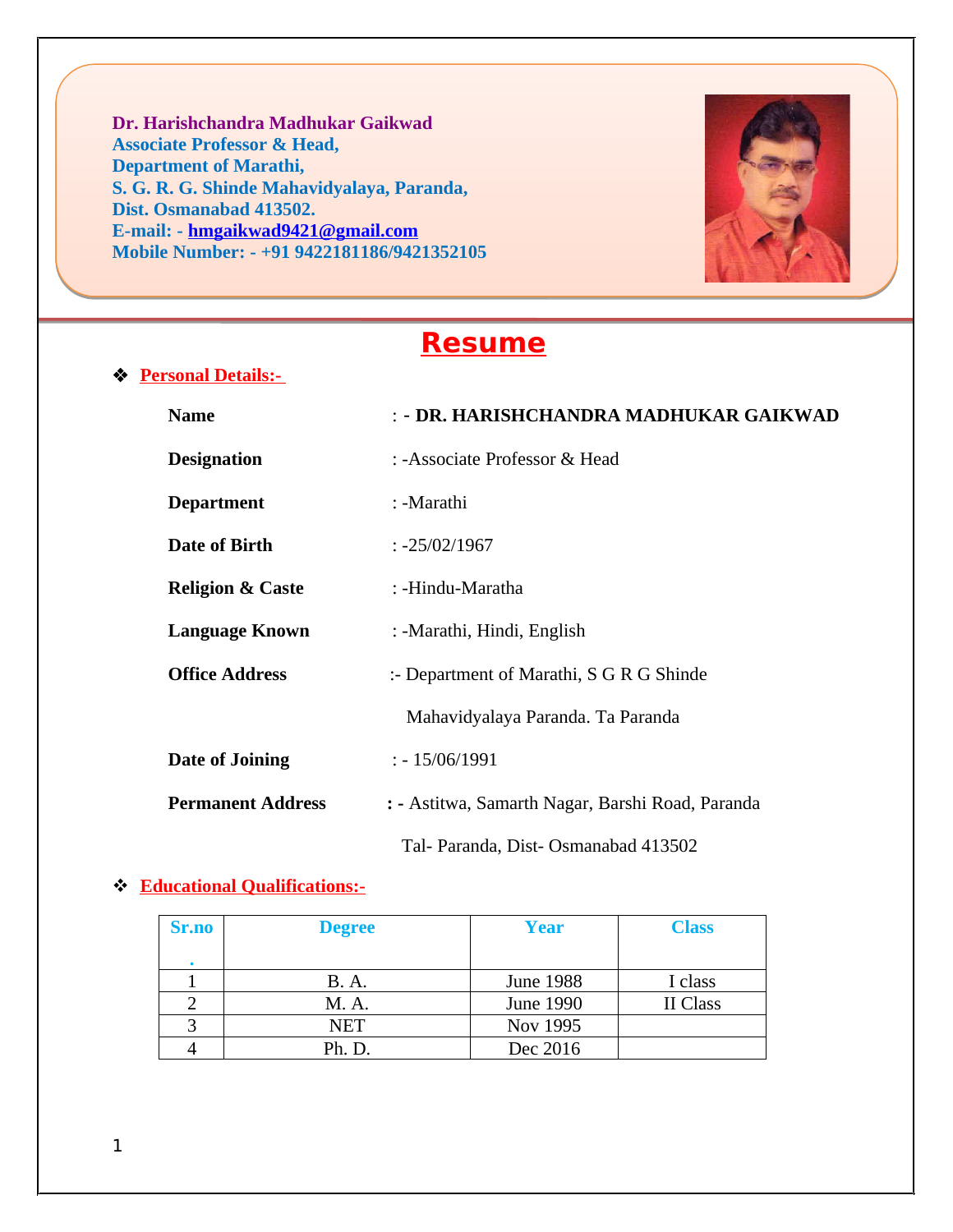#### **Administrative Work/ Extra-curricular Work**

| Sr. No | <b>Designation</b>                    | <b>Period</b> |
|--------|---------------------------------------|---------------|
| 1      | Chairman, PTA                         | 2014-2018     |
| 2      | Chairman, Annual Magazine Committee   | 2014-2018     |
| 3      | Member, Alumni Association            | 2014-2018     |
| 4      | Member, College Development Committee | 2014-2018     |
| 5      | <b>Student Council Committee</b>      | 2014-2018     |
| 6      | <b>Literary Association</b>           | 2014-2018     |

#### **Examination Work:**

Worked in different capacities for college and university examination as mentioned below.

- Examiner
- $\bullet$  JCS
- Junior supervisor
- Member, Affiliation Committee of University
- Internal Vigilance squad member

#### **Subject Expert for CHB Staff selection in Various Colleges:**

Worked as subject expert in various colleges affiliated to BAMU for CHB staff selection.

### **Orientation Courses Attended : 02**

| Sr. No. | <b>Date</b>                 | <b>University</b>                                                                                | <b>Subject</b>               |
|---------|-----------------------------|--------------------------------------------------------------------------------------------------|------------------------------|
|         | 01/10/2005 to<br>28/10/2005 | Dr. BAMU, Aurangabad                                                                             | $60th$ Orientaiton           |
|         | 02.09.2013 to<br>08.09.2013 | University of Pune B.P.H.E. society's<br>Ahemednager college A. Nagar National<br>service scheme | 46 <sup>th</sup> Orientation |

 **Refresher/Winter School Courses Attended : 04**

2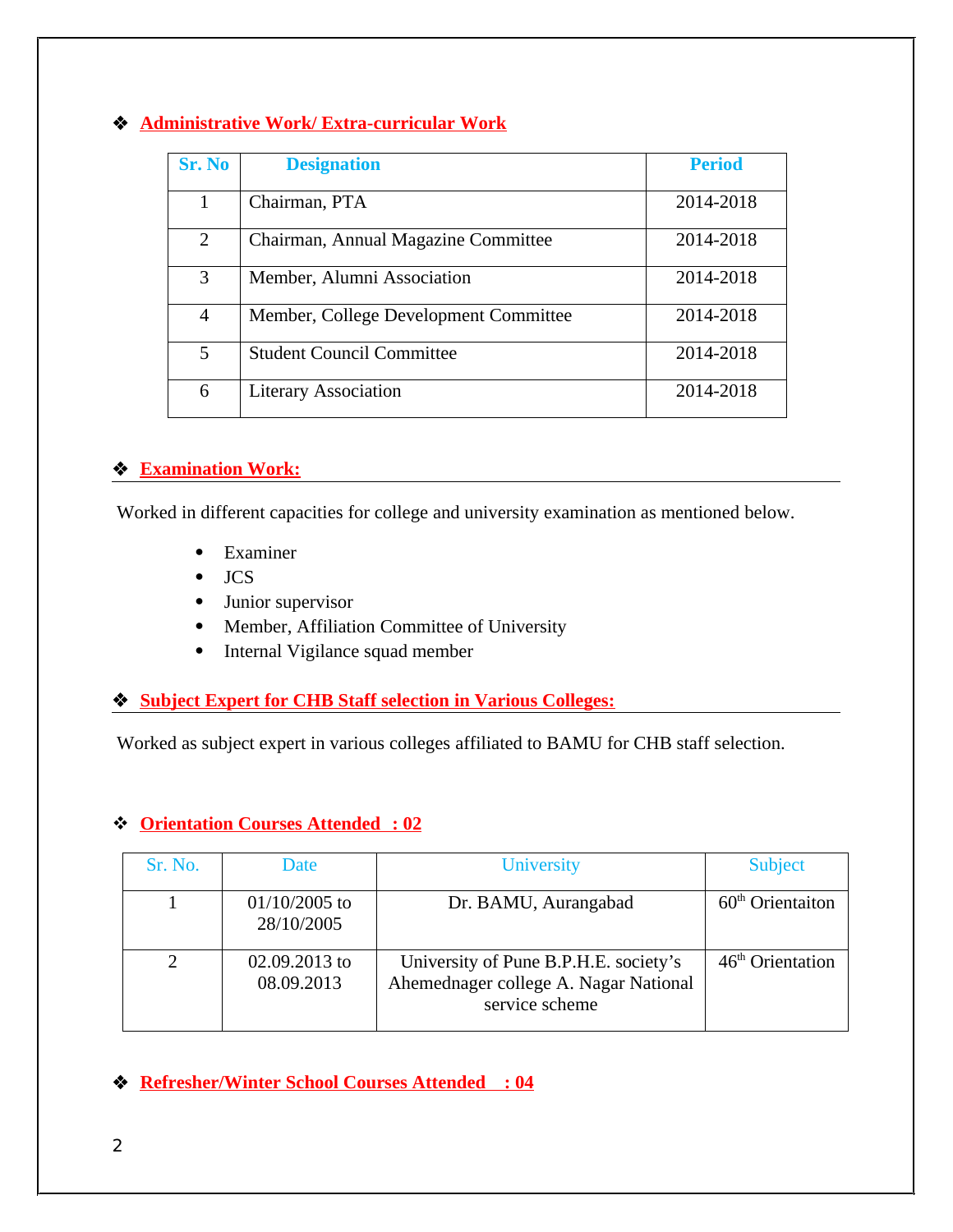| Sr. No.       | <b>Organizer</b>                                             | <b>Orientation /</b><br><b>Refresher</b> | <b>Place</b> | <b>Date</b>                    |
|---------------|--------------------------------------------------------------|------------------------------------------|--------------|--------------------------------|
|               | Academic staff college<br>Aurangabad                         | Refresher $(10^{th})$                    | Aurangabad   | 3.11.97 to<br>29.11.1997       |
| $\mathcal{D}$ | <b>University Grant Commission</b><br>Academic staff college | Refresher $(12^{th})$                    | Aurangabad   | 03.08.2001<br>tο<br>30.08.2001 |
| 3             | <b>University Grant Commission</b><br>Academic staff college | 17 <sup>th</sup> Refresher               | Aurangabad   | 09.08.2007<br>tο<br>30.08.2007 |
|               | Y.C.M Tuljapur                                               | Workshop                                 | Tuljapur     | 27.09.2013                     |

## **Workshops/ Seminars/ Conference Attended: 21**

| Sr.<br>No.     | <b>Organizer</b>                                                                    | Seminars,<br>conference   | <b>Level</b> | <b>Place</b>        | <b>Date</b>            |
|----------------|-------------------------------------------------------------------------------------|---------------------------|--------------|---------------------|------------------------|
| $\mathbf{1}$   | K.M.J.M washi & UGC<br>New Delhi                                                    | <b>Seminars</b>           | <b>State</b> | Washi               | 11,12 Oct. 2001        |
| $\overline{2}$ | Y.C.M. Karmala UGC                                                                  | <b>Seminars</b>           | <b>State</b> | Karmala             | 10,11.Feb. 2003        |
| 3              | Indrayani m.<br>TelegaonDabhade & Pune<br>University                                | <b>Seminars</b>           | National     | Talegoan            | 17,18,19 March<br>2005 |
| 4              | Y.C.M. Karmala UGC<br>Solapur University.                                           | <b>Seminars</b>           | <b>State</b> | Karmala             | 15,16 Feb. 2007        |
| 5              | K.M.J.M washi &<br>BAMU.Aurangabad                                                  | <b>Seminars</b>           | <b>State</b> | Washi               | 20 Nov. 2009           |
| 6              | Dayanand college latur &<br>UGC & S.R.T.M.U                                         | <b>Seminars</b>           | National     | Latur               | 6 Mar. 2010            |
| $\overline{7}$ | Janvikash M.Banasrola &<br>BAMU.Aurangabad                                          | workshop                  | <b>State</b> | Bansorrala          | 22 Jan. 2011           |
| 8              | Dayanad Science college<br>latur & S.R.T.U.& Kala<br>Academe Mumbai<br>University   | <b>National</b><br>Concil | National     | Latur               | 25,26 Feb. 2011        |
| 9              | Asaramji Bhanwaldar Arts<br>commerce & science<br>college Devgaon Rangari &<br>UGC. | <b>Seminars</b>           | National     | Devagoan<br>Rangari | 1,2 Feb. 2011          |
| 10             | S.DMohekar M. Kalam &<br>GC.                                                        | <b>Seminars</b>           | National     | Kalam               | 23,24 Dec. 2011        |